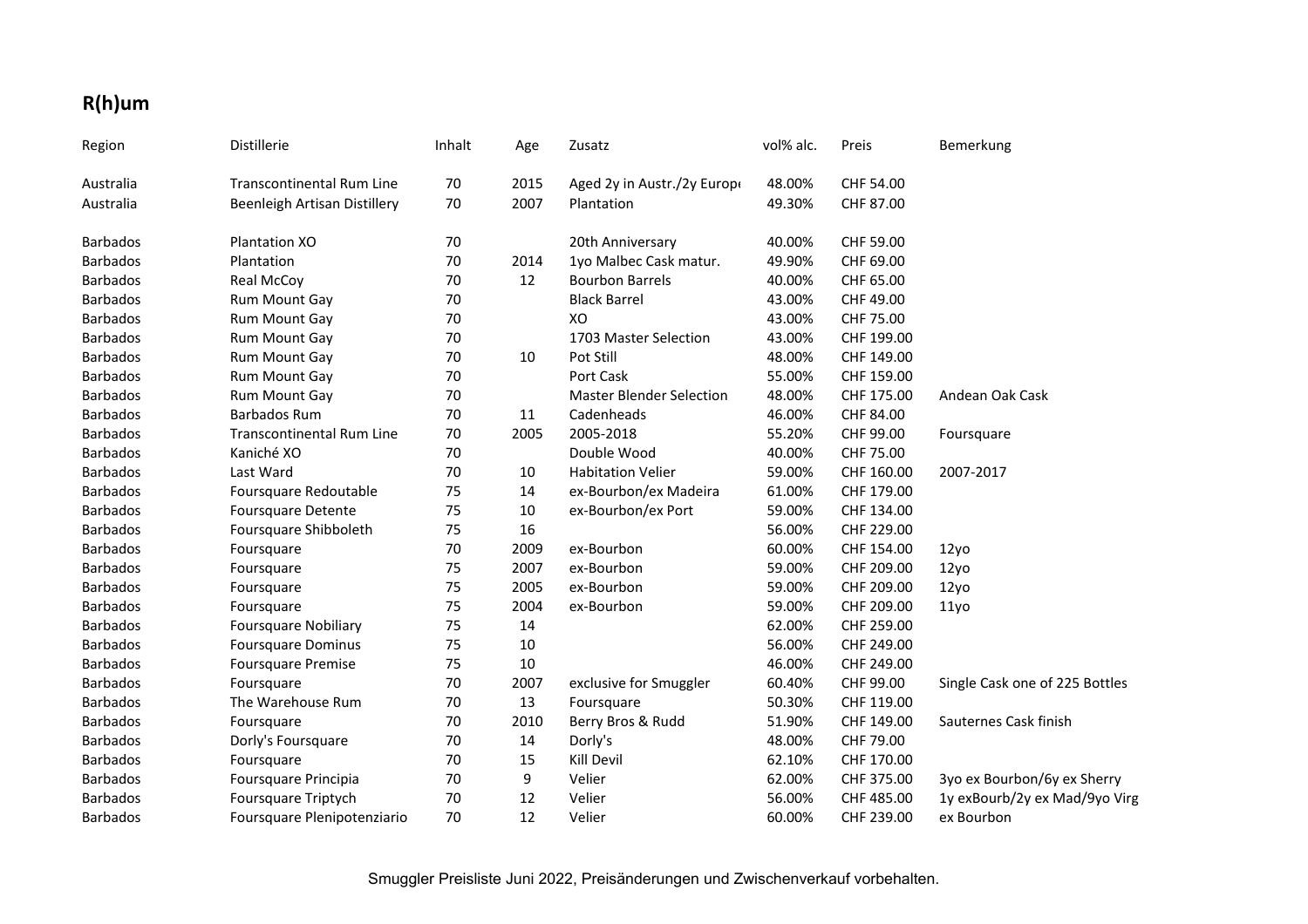| Belize           | <b>Plantation Belize XO</b>  | 70 | 8         | 6yo Bourbon/2yo Ferrand  | 43.10% | CHF 64.00  |                           |
|------------------|------------------------------|----|-----------|--------------------------|--------|------------|---------------------------|
| Belizie          | <b>Travellers Distillery</b> | 70 | 15        | Kill Devil               | 64.10% | CHF 165.00 |                           |
|                  |                              |    |           |                          |        |            |                           |
| <b>Brasilien</b> | Cachaça Germana              | 75 | 10        | Barril Unico de Carvalho | 48.50% | CHF 114.00 |                           |
| Costa Rica       | Ron Centenario               | 70 | 18        |                          | 40.00% | CHF 68.00  |                           |
| Costa Rica       | Ron Centenario               | 70 | 25        | <b>Selecion Premium</b>  | 40.00% | CHF 84.00  |                           |
| Costa Rica       | Ron Centenario               | 70 | 30        | <b>Edicion Limitada</b>  | 40.00% | CHF 129.00 |                           |
| Cuba             | Sancti Spiritus Distillery   | 70 | 1999      | Cadenheads               | 62.20% | CHF 129.00 |                           |
| Cuba             | Havana Club                  | 70 | 15        | Gran Reserva             | 40.00% | CHF 290.00 |                           |
| Deutschland      | Grasbroock                   | 50 |           |                          | 41.00% | CHF 59.00  |                           |
| Dom. Rep.        | Esclavo                      | 70 | 15        |                          | 38.00% | CHF 64.00  |                           |
| Dom. Rep.        | Esclavo                      | 70 | XO        |                          | 42.00% | CHF 79.00  |                           |
| Dom. Rep.        | Esclavo                      | 50 | XO        | Cask Strenght            | 65.00% | CHF 89.00  |                           |
| Dom. Rep.        | Opthimus                     | 70 | 15        | Oporto finish            | 43.00% | CHF 65.00  |                           |
| Dom. Rep.        | Opthimus                     | 70 | 15        | Whisky finish            | 43.00% | CHF 65.00  |                           |
| Dom. Rep.        | Opthimus                     | 70 | 25        | Malt Whisky finish       | 43.00% | CHF 94.00  |                           |
| Dom. Rep.        | Opthimus                     | 70 | 25        | Oporto finish            | 43.00% | CHF 95.00  |                           |
| Dom. Rep.        | Oliver's Exquisito           | 70 | 1985      | Premium Soleras          | 40.00% | CHF 132.00 |                           |
| Dom. Rep.        | Oliver's Exquisito           | 70 | 1990      | Premium Soleras          | 40.00% | CHF 66.00  |                           |
| Dom. Rep.        | <b>Barcelo Imperial</b>      | 70 |           |                          | 38.00% | CHF 42.00  |                           |
| Dom. Rep.        | <b>Barcelo Imperial Onyx</b> | 70 |           |                          | 38.00% | CHF 48.00  |                           |
| Dom. Rep.        | Barcelo Gran Anejo           | 70 |           |                          | 37.50% | CHF 32.00  |                           |
| Dom. Rep.        | Matusalem                    | 70 | 15        | Gran Reserva             | 40.00% | CHF 52.00  |                           |
| Dom. Rep.        | Matusalem                    | 70 | 23        | Gran Reserva             | 40.00% | CHF 71.00  |                           |
| Dom. Rep.        | Matusalem Insolito           | 70 |           | Red Wine Cask            | 40.00% | CHF 49.00  |                           |
| Dom. Rep.        | Kirk&Sweeny                  | 70 | <b>NA</b> | Gran Reserva             | 40.00% | CHF 74.00  |                           |
| Dom. Rep.        | Kirk&Sweeny                  | 70 | 23        |                          | 40.00% | CHF 88.00  |                           |
| El Salvador      | Rum Maja                     | 70 | 12        |                          | 40.00% | CHF 74.00  |                           |
| El Salvador      | Cihuatán                     | 70 | 15        | Single Cask 19/WAK       | 52.40% | CHF 99.00  | one of 228 btls. Excl. CH |
| El Salvador      | Cihuatán                     | 70 | <b>NA</b> | Sahumerio Edition 2020   | 45.20% | CHF 83.00  |                           |
| El Salvador      | Cihuatán                     | 70 | <b>NA</b> | XO Xaman                 | 40.00% | CHF 115.00 |                           |
| Guadeloupe       | Damoiseau                    | 70 | 8         | Rhum Vieux Agricole      | 42.00% | CHF 94.00  |                           |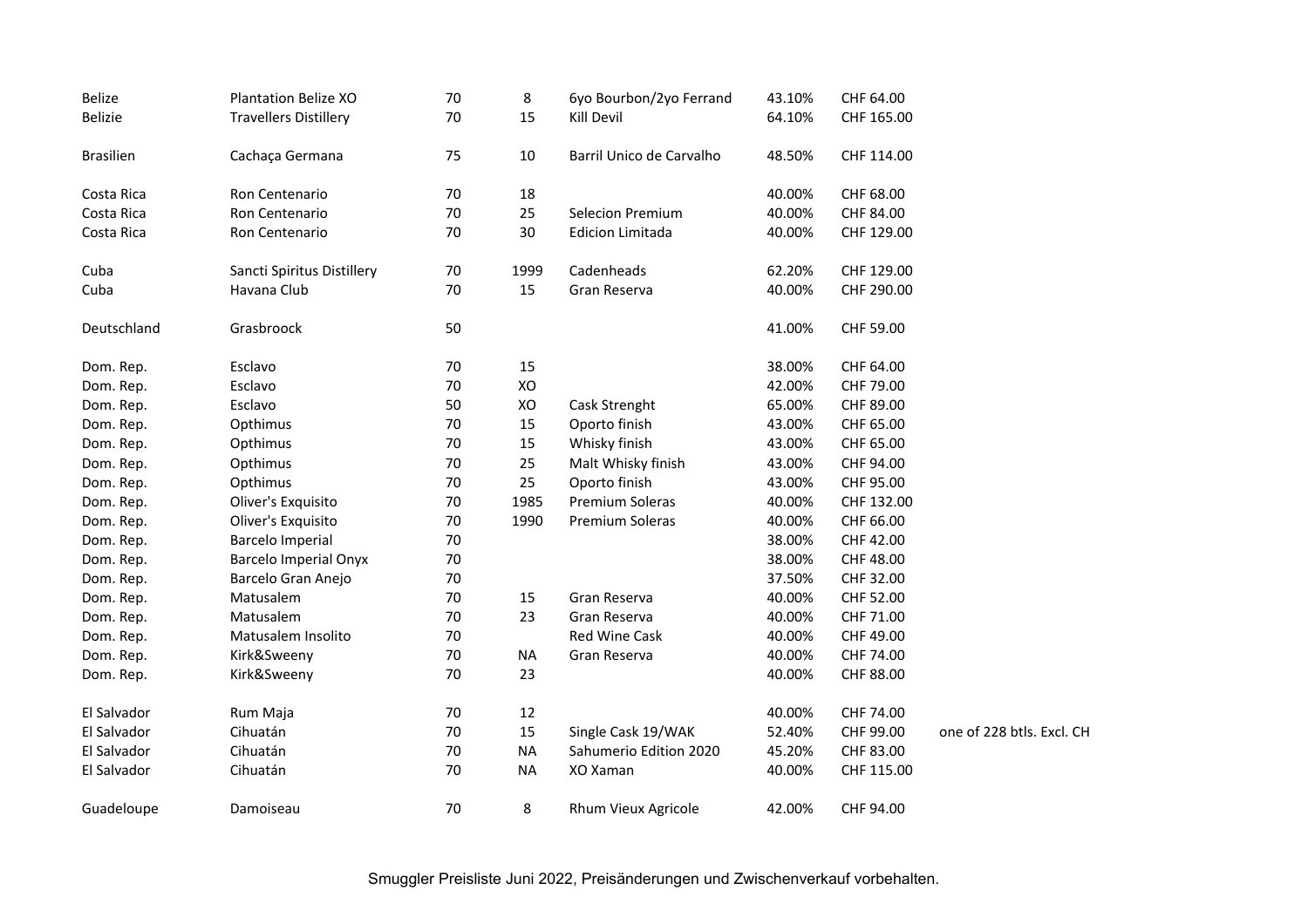| Guadeloupe      | Damoiseau                 | 70 | 12     | Rhum Vieux Agricole        | 42.00% | CHF 112.00 |                                  |
|-----------------|---------------------------|----|--------|----------------------------|--------|------------|----------------------------------|
| Guadeloupe      | Rhum de Guadeloupe        | 70 | 20     | Père Labat                 | 43.10% | CHF 365.00 | Companie des Indes               |
| Guatemala       | Zacapa Centenario         | 70 |        | XO                         | 40.00% | CHF 109.00 |                                  |
| Guatemala       | Zacapa Centenario Royal   | 70 |        | Solera Gran Reserva        | 45.00% | CHF 296.00 |                                  |
| Guatemala       | Zacapa Heavenly Cask Coll | 70 | 23     | El Alma Edition 2021       | 40.00% | CHF 90.00  |                                  |
| Guatemala       | Zacapa                    | 70 |        | <b>Edition Negra</b>       | 43.00% | CHF 99.00  |                                  |
| Guatemala       | Malteco Selecion          | 70 | 1987   |                            | 40.00% | CHF 189.00 |                                  |
| Guatemala       | Malteco Selecion          | 70 | 1986   |                            | 40.00% | CHF 182.00 |                                  |
| Guatemala       | Malteco                   | 70 | 25     | Reserva Rara               | 40.00% | CHF 99.00  |                                  |
| Guyana          | Diamond                   | 70 | $10\,$ | Port Morand                | 60.10% | CHF 115.00 | Smuggler Limited Edition 90 Fl.  |
| Guyana          | Diamond                   | 70 | 17     | Port Morand                | 50.20% | CHF 149.00 | Smuggler Limited Edition 108 Fl. |
| Guyana          | El Dorado                 | 70 | 12     |                            | 40.00% | CHF 61.00  |                                  |
| Guyana          | El Dorado                 | 70 | 21     |                            | 45.00% | CHF 137.00 |                                  |
| Guyana          | El Dorado                 | 70 | 1999   | Port Mourant               | 61.40% | CHF 255.00 | Lim. Edition                     |
| Guyana          | El Dorado                 | 70 | 2002   | Versailles                 | 63.00% | CHF 212.00 | Lim. Edition                     |
| Guyana          | Guyanan Rum               | 70 | 14     | Berry's                    | 46.00% | CHF 98.00  |                                  |
| Guyana          | Guyana MPM                | 70 | 18     | <b>Uitvlugt Distillery</b> | 58.70% | CHF 159.00 | Cadenheads                       |
| Guyana          | Rum Guyana                | 70 | 16     | Cadenheads                 | 46.00% | CHF 94.00  |                                  |
| Guyana          | Kill Devil                | 70 | 25     | <b>Enmore Distillery</b>   | 46.00% | CHF 199.00 |                                  |
| Guyana          | <b>Rum Nation</b>         | 70 | 14     | Enmore                     | 56.80% | CHF 130.00 | 2002 - 2016                      |
| Guyana          | Kill Devil                | 70 | 9      | Diamond Distillery         | 63.20% | CHF 99.00  |                                  |
| Guyana          | Kill Devil                | 70 | 15     | <b>Diamond Distillery</b>  | 61.00% | CHF 139.00 |                                  |
| Guyana          | The Single Cask           | 70 | 12     | <b>Diamond Distillery</b>  | 57.00% | CHF 122.00 |                                  |
| Guyana          | <b>Rum Nation</b>         | 70 | 15     | Diamond Distillery         | 58.00% | CHF 129.00 | 2003 - 2018                      |
| Guyana          | <b>Bristol Rum</b>        | 70 | 1998   | <b>Diamond Distillery</b>  | 40.00% | CHF 105.00 |                                  |
| Guyana          | <b>Bristol Rum</b>        | 70 | 1990   | Port Morant                | 46.00% | CHF 225.00 |                                  |
| Guyana          | <b>Bristol Rum</b>        | 70 | 1988   | Demerara                   | 43.00% | CHF 215.00 |                                  |
| Guyana          | Ron de Jeremy             | 70 | 20     | Holy Wood Malt Cask        | 53.00% | CHF 255.00 |                                  |
| Guyana          | Ron de Jeremy             | 70 | 18     | Holy Wood Bourbon          | 54.00% | CHF 255.00 |                                  |
| Guyana          | Ron de Jeremy             | 70 | 20     | Holy Wood Cognac           | 51.00% | CHF 255.00 |                                  |
| Guyana/Barbados | Dos Maderas PX 5&5        | 70 |        |                            | 40.00% | CHF 59.00  |                                  |
| Guyana/Barbados | Dos Maderas Luxus         | 70 |        | Carib/Jerez                | 40.00% | CHF 165.00 | <b>Limited Edition</b>           |
| Jamaica         | Kill Devil                | 70 | 10     | Hampden Distillery         | 46.00% | CHF 99.00  |                                  |
| Jamaica         | Cambridge                 | 70 | 13     | National Rums of Jamaica   | 62.50% | CHF 245.00 | 2005 one of 3648 btls            |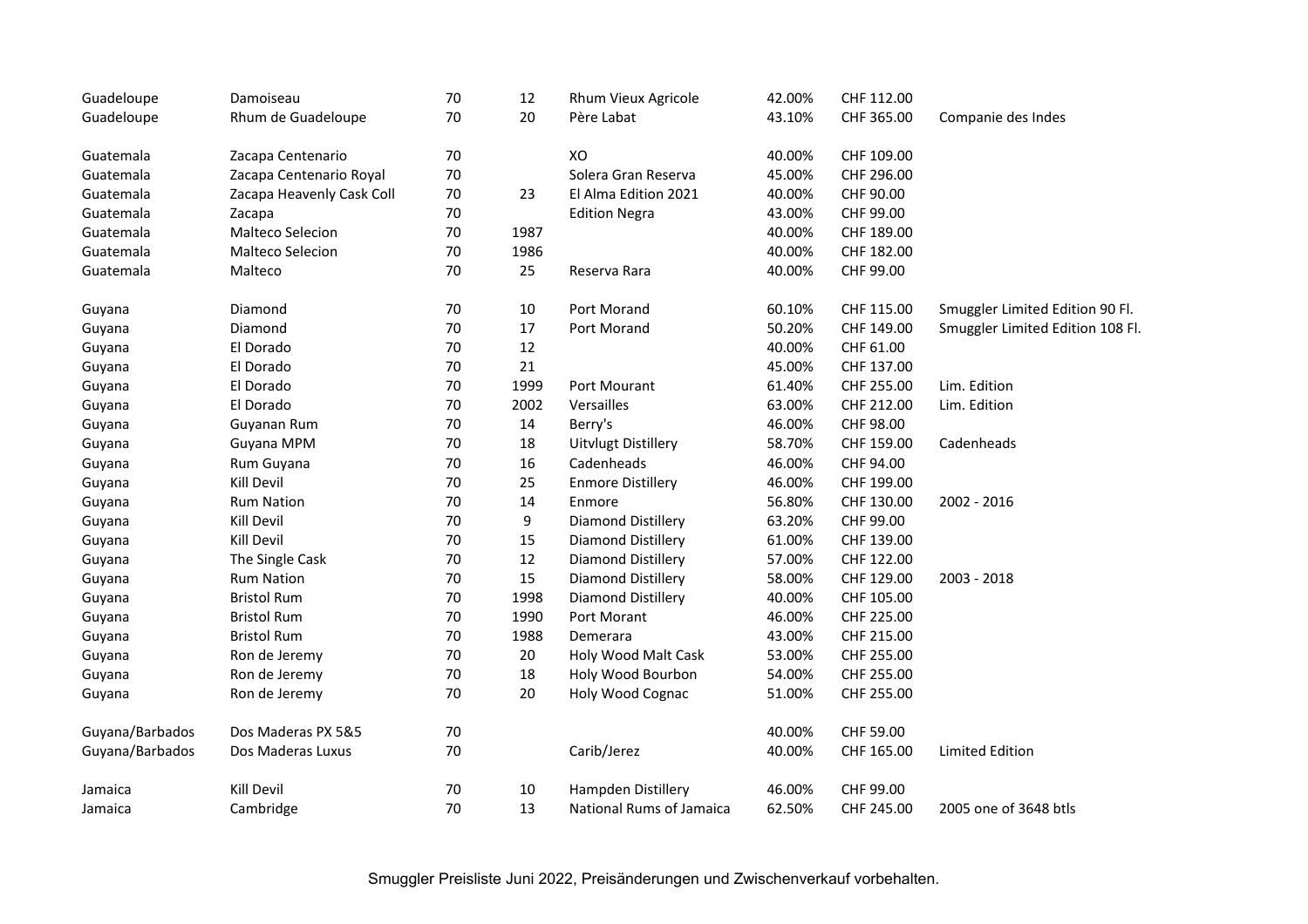| Jamaica            | Jamaica Rum                | 70 | 13   | Cadenheads                       | 46.00% | CHF 84.00  |                             |
|--------------------|----------------------------|----|------|----------------------------------|--------|------------|-----------------------------|
| Jamaica            | Kill Devil                 | 70 | 9    | Monymusk Distillery              | 46.00% | CHF 83.00  |                             |
| Jamaica            | Kill Devil                 | 70 | 18   | Hampden Distillery               | 46.00% | CHF 115.00 |                             |
| Jamaica            | Navy Island                | 70 |      | Pot Still                        | 57.00% | CHF 77.00  |                             |
| Jamaica            | Finest Jamaica Rum         | 50 |      | Heinr. Von Have                  | 43.00% | CHF 64.00  |                             |
| Jamaica            | Nelson's Jamaica Rum       | 50 |      | Mild & Mellow                    | 40.00% | CHF 47.00  |                             |
| Jamaica            | Clarendon                  | 70 | 2003 | Plantation                       | 49.50% | CHF 89.00  |                             |
| Jamaica            | Forsyths WPM               | 70 | 2006 | <b>Habitation Velier</b>         | 57.50% | CHF 149.00 |                             |
| Jamaica            | Worthy Park WPL            | 70 | 2007 | <b>Habitation Velier</b>         | 59.00% | CHF 165.00 |                             |
| Jamaica            | Hampden                    | 70 | 2012 | <b>Transcontinental Rum Line</b> | 58.10% | CHF 99.00  |                             |
| Kolumbien          | Dictator                   | 70 |      | XO Perpetual                     | 40.00% | CHF 109.00 |                             |
| Kolumbien          | Dictator                   | 70 |      | XO Insolent                      | 40.00% | CHF 115.00 |                             |
| Liechtenstein      | Multi Island Single Barrel | 50 |      |                                  | 49.00% | CHF 49.00  |                             |
| Madeira            | Engenho Novo               | 70 | 2009 | <b>Rum Nation</b>                | 52.00% | CHF 119.00 |                             |
| Martinique         | Clément                    | 70 |      | <b>Rhum Canne Bleu</b>           | 50.00% | CHF 39.00  | Rhum Blanc Agricole         |
| Martinique         | Clément                    | 70 | 1976 | Très Vieux Rhum Agricole         | 44.00% | CHF 329.00 |                             |
| Martinique         | Clément                    | 70 | 2002 | Rare Cask                        | 52.87% | CHF 133.00 |                             |
| Martinique         | Clément                    | 70 |      | XO                               | 42.00% | CHF 74.00  |                             |
| Martinique         | La Mauny                   | 70 |      | XO                               | 40.00% | CHF 85.00  | Rhum vieux Agricole         |
| Martinique         | Depaz                      | 70 |      | XO                               | 45.00% | CHF 98.00  | Rhum Hors d'Age Agricole    |
| Martinique         | Trois Rivière              | 50 | 2006 | Single Cask                      | 55.50% | CHF 98.00  |                             |
| Martinique         | Trois Rivière              | 70 | 2003 | Single Cask                      | 43.00% | CHF 125.00 |                             |
| Mauritius          | <b>Gold of Mauritius</b>   | 70 |      | Dark Rum                         | 40.00% | CHF 48.00  |                             |
| Mauritius          | Penny Blue                 | 70 |      | XO Batch #007                    | 43.00% | CHF 72.00  | Limited Editon 10'000 bt.   |
| Mauritius          | New Grove Acacia           | 70 | 8    | 1 year Acacia Finish             | 47.00% | CHF 109.00 | 7 years Oak + 1 year Finish |
| Mauritius          | New Grove Merisier         | 70 | 8    | 1 year Merisier Finish           | 47.00% | CHF 109.00 | 7 years Oak + 1 year Finish |
| Mauritius          | New Grove Moscatel         | 70 | 8    | 1 year Moscatel Finish           | 47.00% | CHF 109.00 | 7 years Oak + 1 year Finish |
| Mauritius          | New Grove                  | 70 | 25   | Solera                           | 40.00% | CHF 265.00 |                             |
| Mauritius          | New Grove Single Cask      | 70 | 2007 | Single Cask for Lateltin         | 50.00% | CHF 99.00  | excl. Switzerland           |
| Mauritius          | New Grove Single Cask      | 70 | 2008 | Cask #307 excl. For Smuggle      | 50.00% | CHF 99.00  | exclusiv for Smuggler       |
| Mauritius          | Lazy Dodo                  | 70 |      |                                  | 40.00% | CHF 49.00  |                             |
| Mauritius/Trinidad | <b>Bristol Black</b>       | 70 |      | Spiced Rum                       | 42.00% | CHF 48.00  |                             |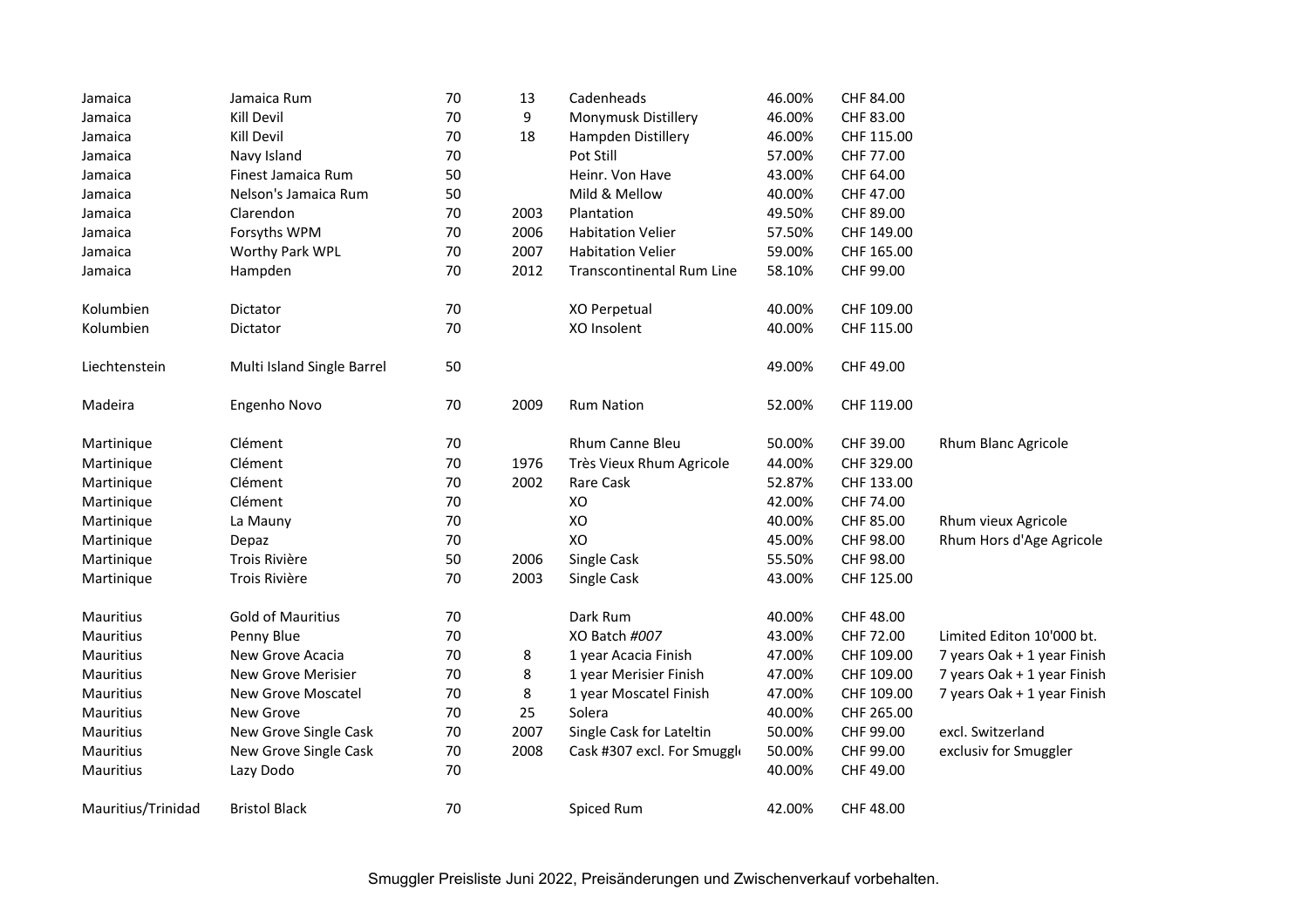| Multi Island | <b>Plantation Over Proof</b>    | 70  |                |                         | 69.00% | CHF 49.00  |                          |
|--------------|---------------------------------|-----|----------------|-------------------------|--------|------------|--------------------------|
| Multi Island | <b>Gunroom Navy Rum</b>         | 50  |                |                         | 65.00% | CHF 49.00  |                          |
| Multi Island | Kill Devil                      | 70  |                | Navy Style              | 57.00% | CHF 58.00  |                          |
| Nicaragua    | Kill Devil                      | 70  | 18             |                         | 59.20% | CHF 138.00 |                          |
| Nicaragua    | The Warehouse                   | 70  | 16             | Column Still            | 54.40% | CHF 96.00  |                          |
| Nicaragua    | Berry Bros&Rudd Selection       | 70  |                | 2004/2021 Single Cask   | 61.30% | CHF 159.00 | exclusiv for Switzerland |
| Panama       | Ron Malecon                     | 70  | 20             | Rare Proof              | 48.40% | CHF 89.00  |                          |
| Panama       | Ron Malecon                     | 70  | 21             |                         | 40.00% | CHF 75.00  |                          |
| Panama       | Ron Malecon                     | 70  | 25             |                         | 40.00% | CHF 99.00  |                          |
| Panama       | Ron Malecon                     | 70  | 1976           | Seleccion Esplendida    | 40.00% | CHF 439.00 |                          |
| Panama       | Ron Malecon                     | 70  | 1987           | Seleccion Esplendida    | 40.00% | CHF 145.00 |                          |
| Panama       | Plantation                      | 70  | 8              |                         | 43.00% | CHF 65.00  |                          |
| Panama       | Plantation                      | 70  | 2008           |                         | 45.70% | CHF 73.00  |                          |
| Panama       | <b>Rum Nation</b>               | 70  | 21             |                         | 40.00% | CHF 117.00 |                          |
| Panama       | Ultimatum                       | 70  | $10\,$         | Secret Distillery       | 64.70% | CHF 79.00  |                          |
| Panama       | Rum Nativo Autentico            | 70  |                | Overproof               | 54.00% | CHF 61.00  |                          |
| Panama       | Kill Devil                      | 70  | $15\,$         |                         | 59.20% | CHF 144.00 |                          |
| Panama       | <b>Macnairs Exploration Rum</b> | 70  | $\overline{7}$ |                         | 46.00% | CHF 68.00  |                          |
| Panama       | <b>Macnairs Exploration Rum</b> | 70  | $\overline{7}$ | Peated                  | 46.00% | CHF 74.00  |                          |
| Panama       | <b>Macnairs Exploration Rum</b> | 70  | 15             |                         | 46.00% | CHF 99.00  |                          |
| Panama       | Ron Piet                        | 50  | 10             | Selected by Knut Hansen | 43.00% | CHF 37.00  |                          |
| Peru         | Ron Millonario Solera           | 70  | 15             | Solera                  | 40.00% | CHF 62.00  |                          |
| Peru         | Ron Millonario XO               | 70  |                | Reserva Especial        | 40.00% | CHF 125.00 |                          |
| Peru         | Ron Millonario XO               | 150 |                | Reserva Especial        | 40.00% | CHF 279.00 |                          |
| Peru         | Ron Millonario                  | 70  | 10             | Aniversaro Reserva      | 40.00% | CHF 54.00  |                          |
| Phillipines  | Don Papa                        | 70  | $\overline{7}$ | Port Cask               | 40.00% | CHF 135.00 |                          |
| Phillipines  | Don Papa                        | 70  |                | Rye Cask Small Batch    | 45.00% | CHF 125.00 |                          |
| Phillipines  | Don Papa                        | 70  |                |                         | 40.00% | CHF 53.00  |                          |
| Phillipines  | Don Papa                        | 70  | 10             |                         | 43.00% | CHF 77.00  |                          |
| Phillipines  | Don Papa                        | 70  |                | <b>Sherry Cask</b>      | 45.00% | CHF 145.00 |                          |
| Phillipines  | Don Papa                        | 70  |                | Maskara                 | 40.00% | CHF 109.00 |                          |
| Reunion      | <b>Rum Nation</b>               | 70  | 10             | Savanna                 | 57.40% | CHF 103.00 |                          |
| Reunion      | <b>Rum Nation</b>               | 70  | 15             | Savanna                 | 62.80% | CHF 119.00 |                          |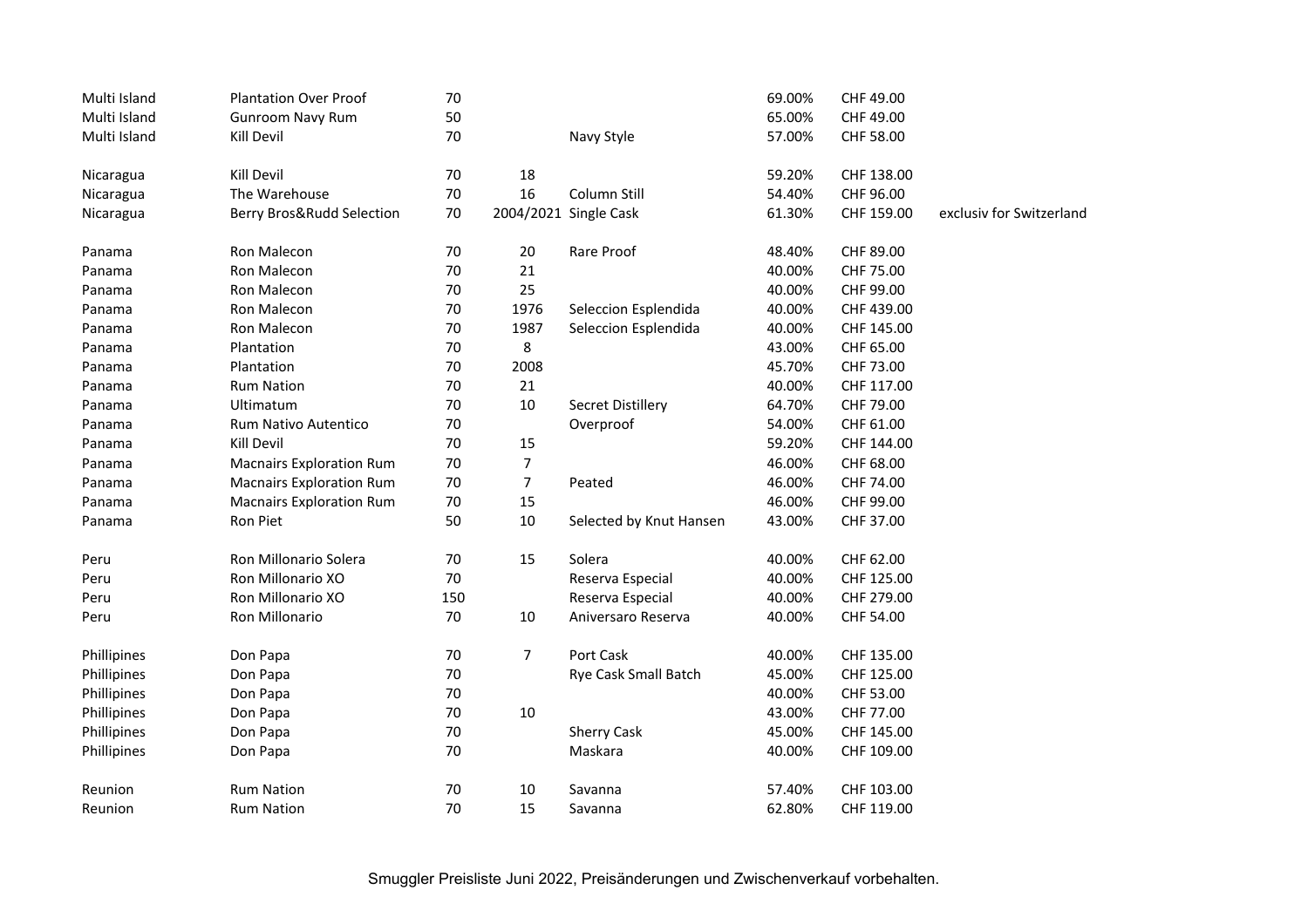| Schweiz   | 1653 Old Barrel Rum              | 50     |      | Studer                     | 44.80% | CHF 47.00  |                            |
|-----------|----------------------------------|--------|------|----------------------------|--------|------------|----------------------------|
| Spanien   | Spanish Rum                      | 70     | XO   | <b>TWCC</b>                | 50.10% | CHF 125.00 |                            |
| St. Lucia | <b>Chairmans Reserve</b>         | 70     | 13   | Pot Still ex Bourbon       | 56.00% | CHF 129.00 | 30. Annivers. Ch. Hofer SA |
| St. Lucia | <b>Chairmans Reserve</b>         | 70     |      | <b>Cuvée 1931</b>          | 46.00% | CHF 99.00  |                            |
| Trinidad  | Plantation                       | 70     | 2002 | <b>Tawny Port</b>          | 48.00% | CHF 86.00  |                            |
| Trinidad  | The Warehouse                    | 70     | 25   | Pot Still                  | 51.00% | CHF 178.00 |                            |
| Trinidad  | Kill Devill                      | 70     | 18   | Caroni Distillery          | 63.00% | CHF 285.00 | Rarität! 2 Fl. verfügbar!  |
| Trinidad  | Kill Devill                      | 70     | 23   | Caroni Distillery          | 62.10% | CHF 319.00 |                            |
| Trinidad  | <b>TMAH</b>                      | 70     | 25   | Cadenheads                 | 64.30% | CHF 259.00 |                            |
| Trinidad  | Caroni                           | 70     | 12   | 100% Proof                 | 50.00% | CHF 475.00 |                            |
| Trinidad  | Caroni                           | 70     | 15   | 104% Proof                 | 52.00% | CHF 495.00 |                            |
| Trinidad  | Caroni                           | 70     | 17   | 110% Proof                 | 55.00% | CHF 545.00 |                            |
| Trinidad  | Caroni                           | 70     | 21   | 100% Imperial Proof        | 57.18% | CHF 599.00 |                            |
| Trinidad  | Caroni                           | 70     | 22   | Batch 4 That Boutique Y    | 58.10% | CHF 365.00 |                            |
| Trinidad  | Caroni                           | 70     | 23   | Batch 3 That Boutique Y    | 56.80% | CHF 379.00 |                            |
| Trinidad  | Caroni                           | 70     | 1997 | <b>Bristol Classic Rum</b> | 61.50% | CHF 285.00 |                            |
| Trinidad  | Caroni                           | 70     | 1998 | <b>Bristol Classic Rum</b> | 58.70% | CHF 289.00 | Bottled 2019 for Harmonex  |
| Trinidad  | Caroni                           | 50     | 21   | <b>Rum Nation</b>          | 58.00% | CHF 256.00 | Bottled 2017               |
| Trinidad  | Caroni                           | 70     | 20   | Companie des Indes         | 59.20% | CHF 275.00 |                            |
| Trinidad  | Caroni                           | 70     | 21   | <b>TMCG Cadenheads</b>     | 61.60% | CHF 269.00 |                            |
| Trinidad  | Caroni                           | 4x20cl | 1997 | S.B.S.                     |        | CHF 249.00 | 4x20cl Cask Strength Set   |
| Trinidad  | Caroni                           | 70     | 1998 | C. Dully                   | 54.20% | CHF 295.00 |                            |
| Trinidad  | Ultimatum Rum                    | 70     | 25   | Distilled @ T.D.L          | 46.00% | CHF 139.00 | <b>Bourbon Barrel</b>      |
| Trinidad  | Plantation                       | 70     | 2008 | T.D.L.                     | 49.60% | CHF 75.00  | matured in Chablis Cask    |
| Venezuela | <b>Transcontinental Rum Line</b> | 70     | 2006 | Aged 11y in Venez./1y Eur  | 60.90% | CHF 99.00  |                            |
| Venezuela | Diplomatico                      | 70     |      | Mantuano                   | 40.00% | CHF 36.00  |                            |
| Venezuela | Diplomatico                      | 5      |      | Reserva Exclusiva          | 40.00% | CHF 6.50   |                            |
| Venezuela | Diplomatico                      | 70     |      | Reserva Exclusiva          | 40.00% | CHF 49.00  |                            |
| Venezuela | Diplomatico                      | 70     |      | Soleccion de Familia       | 43.00% | CHF 67.00  |                            |
| Venezuela | Diplomatico                      | 70     | 2002 | Single Vintage             | 43.00% | CHF 289.00 | Rarität 2 Fl. verfügbar    |
| Venezuela | Diplomatico                      | 70     | 2004 | Single Vintage             | 43.00% | CHF 289.00 | Rarität 4 Fl. verfügbar    |
| Venezuela | Diplomatico                      | 70     | 2005 | Single Vintage             | 43.00% | CHF 119.00 |                            |
| Venezuela | Diplomatico                      | 70     | 2007 | Single Vintage             | 43.00% | CHF 115.00 |                            |
| Venezuela | Diplomatico                      | 70     |      | Ambassador                 | 47.00% | CHF 239.00 |                            |
|           |                                  |        |      |                            |        |            |                            |